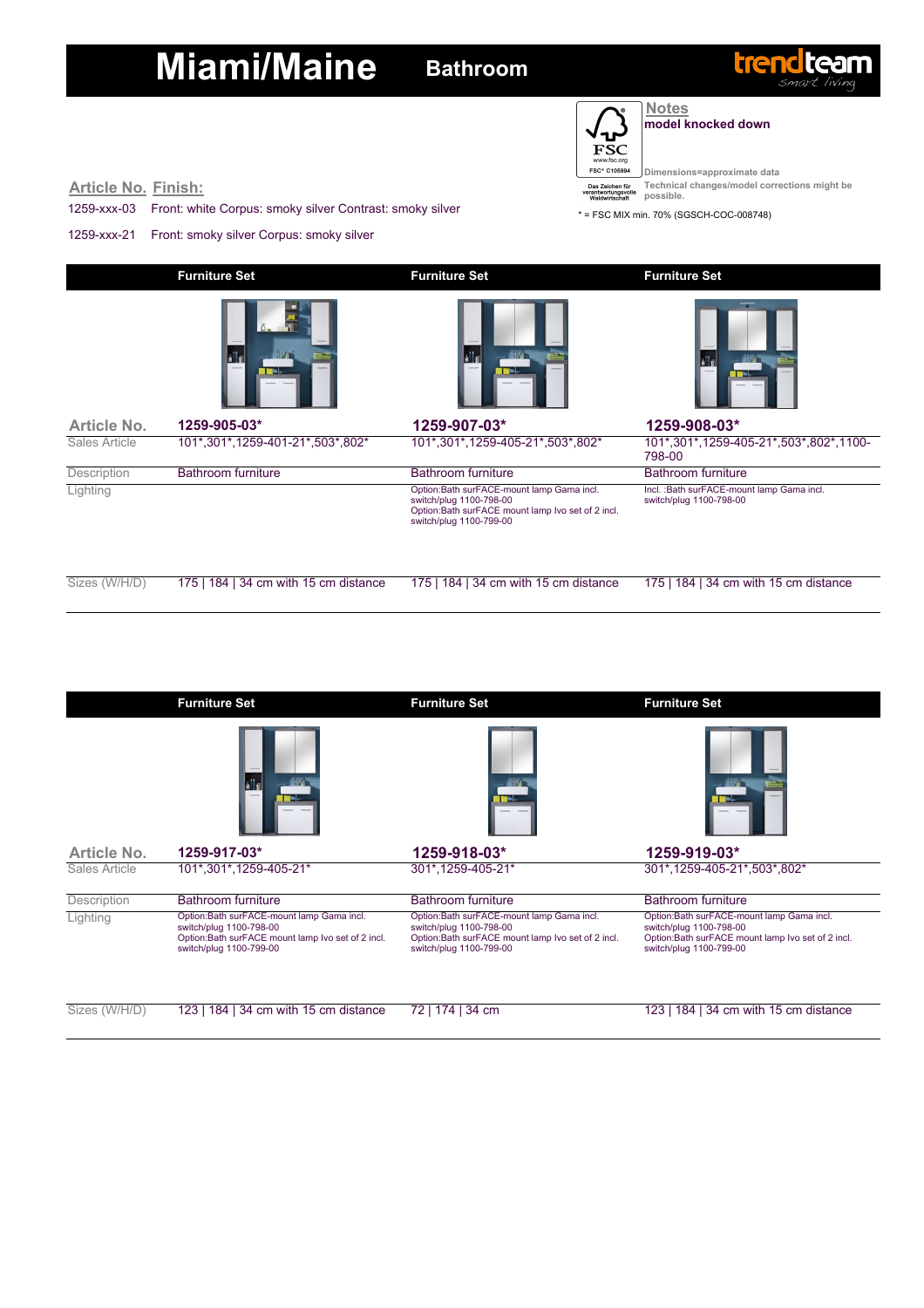|                    | <b>Miami/Maine</b>                                                                                                                                   | trendteam<br><b>Bathroom</b><br>smart living |                                       |  |
|--------------------|------------------------------------------------------------------------------------------------------------------------------------------------------|----------------------------------------------|---------------------------------------|--|
|                    | <b>Furniture Set</b>                                                                                                                                 | <b>Furniture Set</b>                         | <b>Furniture Set</b>                  |  |
| Article No.        | all n<br>1259-921-03*                                                                                                                                | 1259-922-03*                                 | h II<br>1259-923-03*                  |  |
| Sales Article      | 101*,1259-405-21*,802*                                                                                                                               | 301*,503*,802*                               | 101*,301*,1259-401-21*                |  |
| <b>Description</b> | <b>Bathroom furniture</b>                                                                                                                            | <b>Bathroom furniture</b>                    | <b>Bathroom furniture</b>             |  |
| Lighting           | Option:Bath surFACE-mount lamp Gama incl.<br>switch/plug 1100-798-00<br>Option:Bath surFACE mount lamp Ivo set of 2 incl.<br>switch/plug 1100-799-00 |                                              |                                       |  |
| Sizes (W/H/D)      | 175   184   31 cm with 15 cm distance                                                                                                                | 175   184   34 cm with 15 cm distance        | 123   184   34 cm with 15 cm distance |  |

|                    | <b>Furniture Set</b>      | <b>Furniture Set</b>      | <b>Furniture Set</b>        |  |
|--------------------|---------------------------|---------------------------|-----------------------------|--|
|                    |                           |                           |                             |  |
| <b>Article No.</b> | 1259-924-03*              | 1259-925-03*              | 1259-926-03*                |  |
| Sales Article      | 301*,1259-401-21*         | 301*,1259-401-21*,802*    | 301*,1259-401-21*,503*,802* |  |
| Description        | <b>Bathroom furniture</b> | <b>Bathroom furniture</b> | <b>Bathroom furniture</b>   |  |
| Lighting           |                           |                           |                             |  |

| Sizes (W/H/D) 72   174   34 cm | 123   174   34 cm with 15 cm distance | 123   184   34 cm with 15 cm distance |
|--------------------------------|---------------------------------------|---------------------------------------|

a<br>He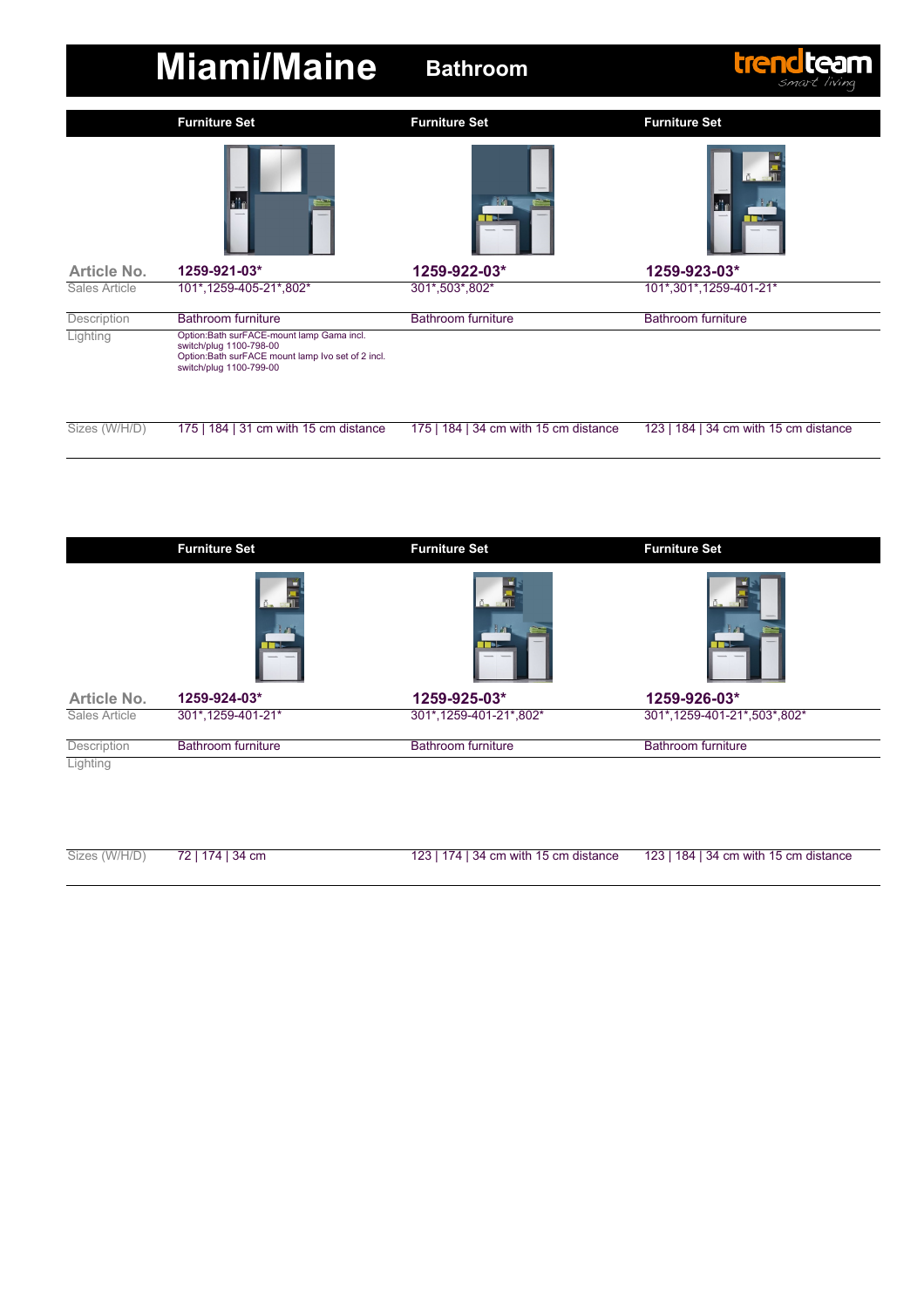

|                    | <b>Sales Article</b> | <b>Sales Article</b>  | <b>Sales Article</b> |
|--------------------|----------------------|-----------------------|----------------------|
|                    |                      |                       |                      |
|                    |                      |                       |                      |
| <b>Article No.</b> | 1259-503-03*         | 1259-802-03*          | 1259-401-21*         |
| Sales Article      |                      |                       |                      |
| Description        | storage wall cabinet | storage floor cabinet | <b>Mirror</b>        |
| Lighting           |                      |                       |                      |
|                    |                      |                       |                      |
|                    |                      |                       |                      |
|                    |                      |                       |                      |

36 | 81 | 31 cm

72 | 57 | 17 cm

Sizes (W/H/D)

36 | 79 | 23 cm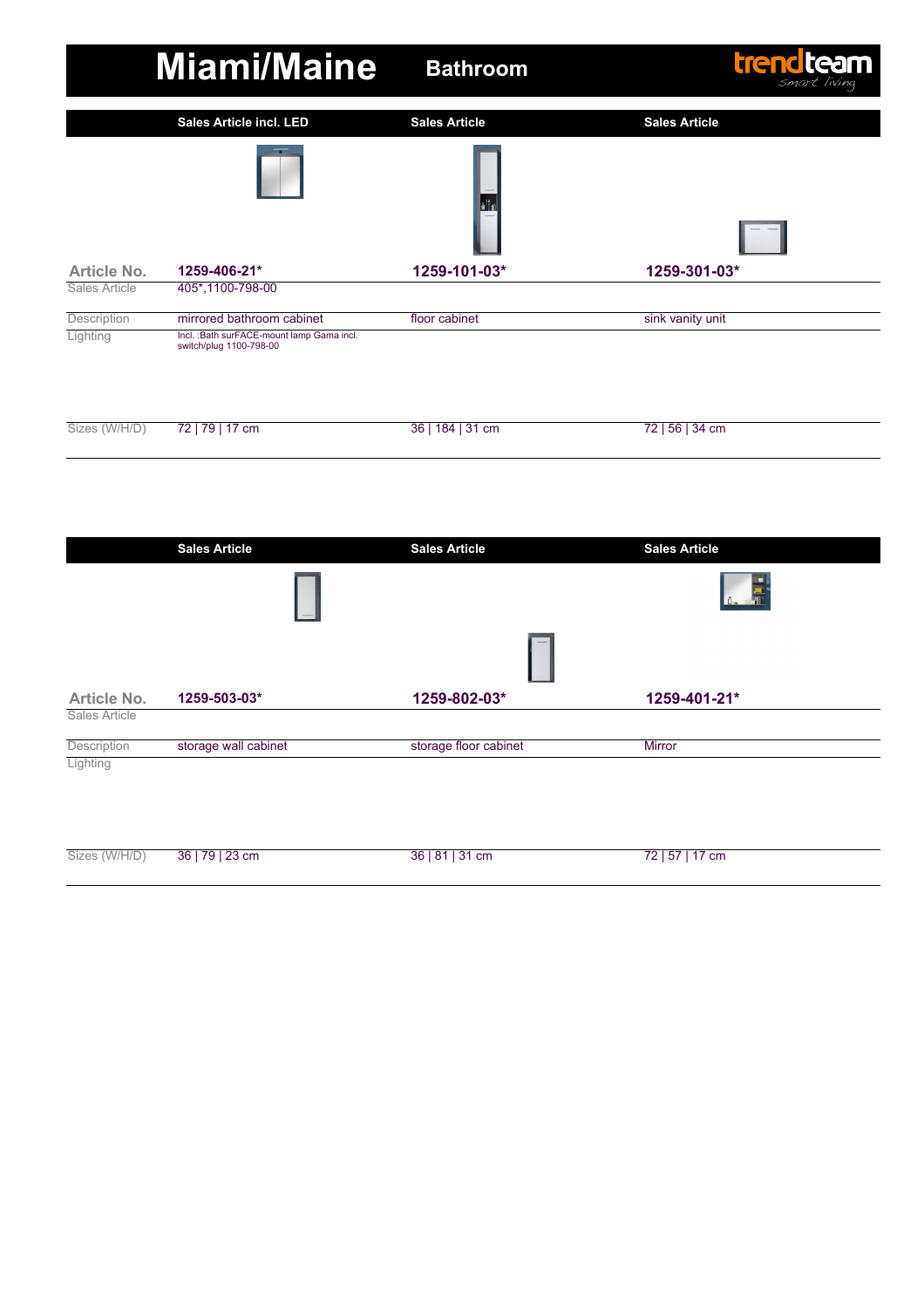**Sales Article**



| Article No.   | $1259 - 405 - 21*$                                                                                                                                   |
|---------------|------------------------------------------------------------------------------------------------------------------------------------------------------|
| Sales Article |                                                                                                                                                      |
| Description   | mirrored bathroom cabinet                                                                                                                            |
| Lighting      | Option:Bath surFACE-mount lamp Gama incl.<br>switch/plug 1100-798-00<br>Option:Bath surFACE mount lamp Ivo set of 2 incl.<br>switch/plug 1100-799-00 |
|               |                                                                                                                                                      |

Sizes (W/H/D) 72 | 79 | 17 cm

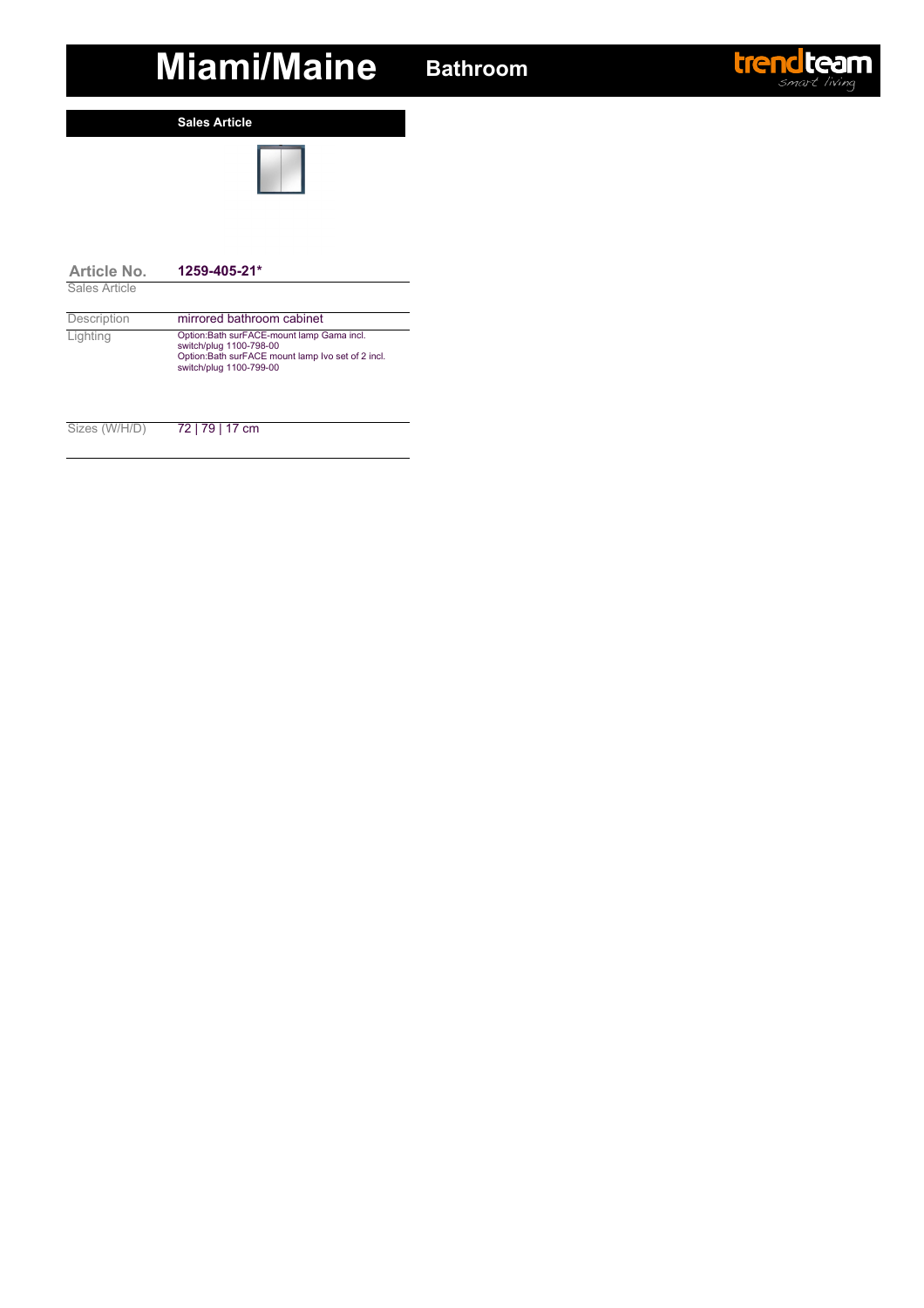

**incl. LED**

**excl. LED**

**excl. LED**







| Article No.        | 1100-798-00                                                                 | 1100-798-00                                                                 | 1100-799-00                                                                 |
|--------------------|-----------------------------------------------------------------------------|-----------------------------------------------------------------------------|-----------------------------------------------------------------------------|
| <b>Description</b> | LED overlight, cold white, with<br>wiring and transformer, IP20<br>standard | LED overlight, cold white, with<br>wiring and transformer, IP20<br>standard | LED overlight, cold white, with<br>wiring and transformer, IP20<br>standard |
| kWh/1000h          | 4.80                                                                        | 4.80                                                                        | 1.40                                                                        |
| Lumen              | 200,00 lm                                                                   | 200.00 lm                                                                   | 100.00 lm                                                                   |
| Watt               | 4.3 W                                                                       | 4.3 W                                                                       | 1.3W                                                                        |
| Life expectancy    | 30.000,0hrs                                                                 | 30.000,0hrs                                                                 | 30.000,0hrs                                                                 |
| Kelvin             | 6500                                                                        | 6500                                                                        | 6500                                                                        |
| Number of lamps    | Set of 1                                                                    | Set of 1                                                                    | Set of 2                                                                    |